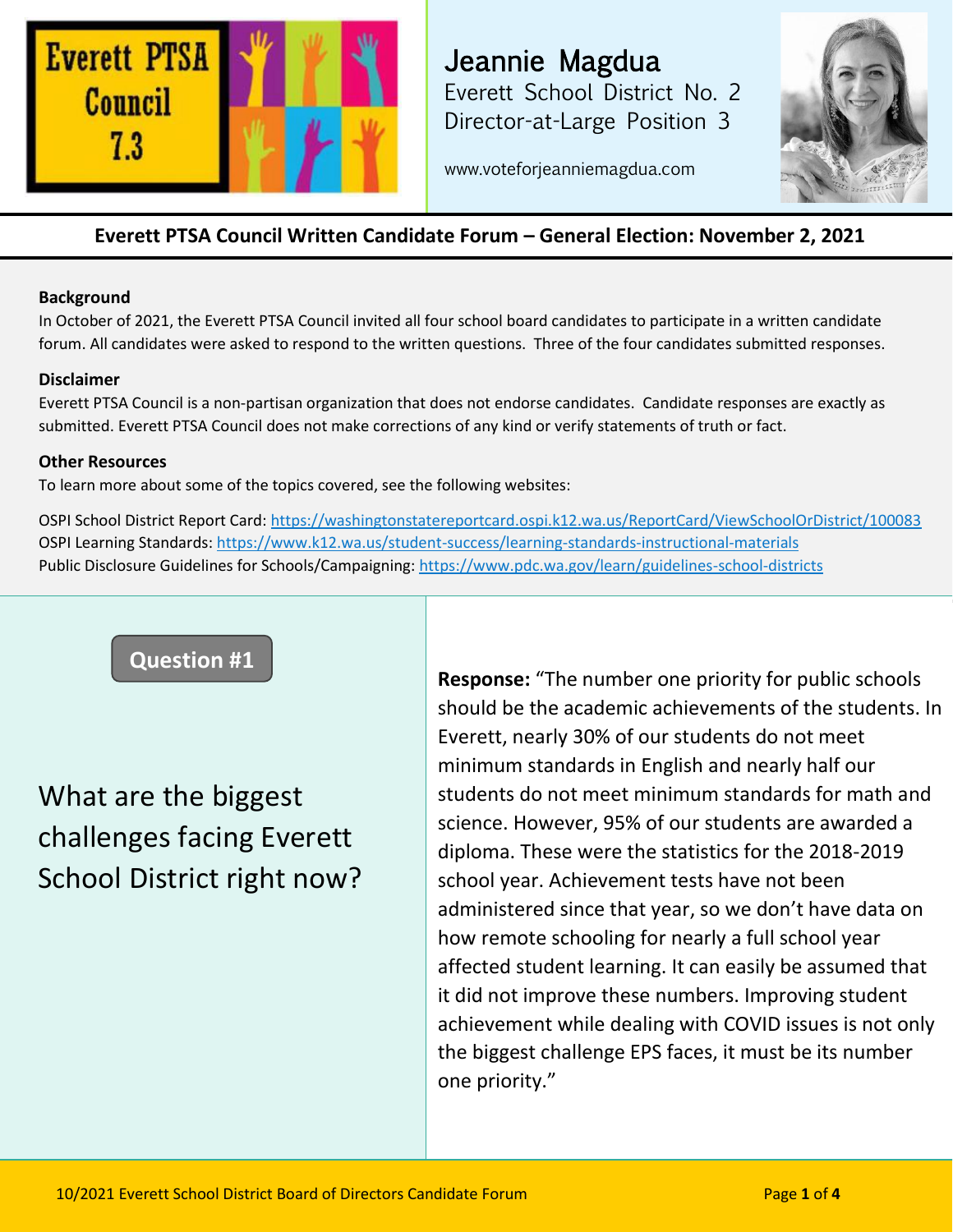# **Jeannie Magdua**

Director-at-Large Position 3

| <b>Question #2</b><br>How can schools                                                                                                                                                                                                                                                                                                                                                                         | Response: "The isolation students experienced during remote learning was a terrible blow to<br>mental health, but one of the odd blessings of the lockdown was the students' discovery that<br>they need each other. I would love to see programs that bring students together that help them<br>motivate each other on to better scores, peer tutoring, and positive peer pressure to be diligent<br>about their studies.                                                                                                                                                                                                                                                                     |
|---------------------------------------------------------------------------------------------------------------------------------------------------------------------------------------------------------------------------------------------------------------------------------------------------------------------------------------------------------------------------------------------------------------|------------------------------------------------------------------------------------------------------------------------------------------------------------------------------------------------------------------------------------------------------------------------------------------------------------------------------------------------------------------------------------------------------------------------------------------------------------------------------------------------------------------------------------------------------------------------------------------------------------------------------------------------------------------------------------------------|
| best address both<br>the academic and                                                                                                                                                                                                                                                                                                                                                                         | COVID relief funds should also be used to cover mental health visits for both students and<br>employees.                                                                                                                                                                                                                                                                                                                                                                                                                                                                                                                                                                                       |
| mental health needs<br>arising from the<br>pandemic?                                                                                                                                                                                                                                                                                                                                                          | More than anything, extra support in core subjects (math, science, English, and history) at all<br>grade levels is essential. Before- and after-school tutoring programs staffed by qualified<br>teachers, as well as transportation to and from such tutoring opportunities, must be provided to<br>help students recover the learning loss from this past year. This tutoring must be free to income-<br>qualified students."                                                                                                                                                                                                                                                                |
| <b>Question #3</b>                                                                                                                                                                                                                                                                                                                                                                                            |                                                                                                                                                                                                                                                                                                                                                                                                                                                                                                                                                                                                                                                                                                |
| We are seeing more<br>conversations about Diversity,<br>Equity, and Inclusion (DEI) in our<br>community. How will you<br>encourage educators in the<br>Everett School District to adapt<br>their teaching practices to be<br>more inclusive of special<br>education students? How will<br>you measure progress and<br>promote accountability for all<br>aspects of Diversity, Equity, and<br>Inclusion (DFI)? | <b>Response:</b> "Access programs for special education students that<br>include sensory supports, resource rooms, ABA trained para's, etc.,<br>need to be implemented immediately. It's shocking to me that such<br>programs are not well established already in a district with 20,000<br>students. As a board member, I would begin inquiries into getting<br>those support services into our schools right away."                                                                                                                                                                                                                                                                          |
| <b>Question #4</b><br>What are the issues<br>that need to be                                                                                                                                                                                                                                                                                                                                                  | Response: "According to OSPI, 89% of Everett's teachers are white in a district where half the students<br>are not. My opponent says that this is due to the candidate pool available to them and that they've<br>begun a program in our district to encourage our own students to enter the field of education.<br>Additionally, Everett boasts having the highest paid teachers in the state. What this looks like is that<br>Everett has reserved the highest pay for white teachers. Personally, I find it very hard to believe that<br>Everett cannot find non-white teachers to work in the highest-paid district. I think a more intentional<br>effort to find such teachers is needed. |
| addressed to provide<br>racial equity in the                                                                                                                                                                                                                                                                                                                                                                  | I do, however, think that a program to encourage our own students to get a degree in education and<br>come back to their own community to teach is an excellent idea.                                                                                                                                                                                                                                                                                                                                                                                                                                                                                                                          |
| schools?                                                                                                                                                                                                                                                                                                                                                                                                      | If you've seen my statement in the voters guide, you will see that I am against teaching students to view<br>themselves and others through the lens of critical race theory. That does not mean, however, that I am<br>against hiring practices that help our teaching and support staff to better reflect our student population.<br>As an immigrant, and the daughter of an immigrant, from the Philippines, I believe it's important for<br>students to see examples of success within our public schools that come from their own racial                                                                                                                                                   |

communities. I believe it gives students hope, a sense of pride, and something to aspire to."

Everett PTSA Council  $7.3$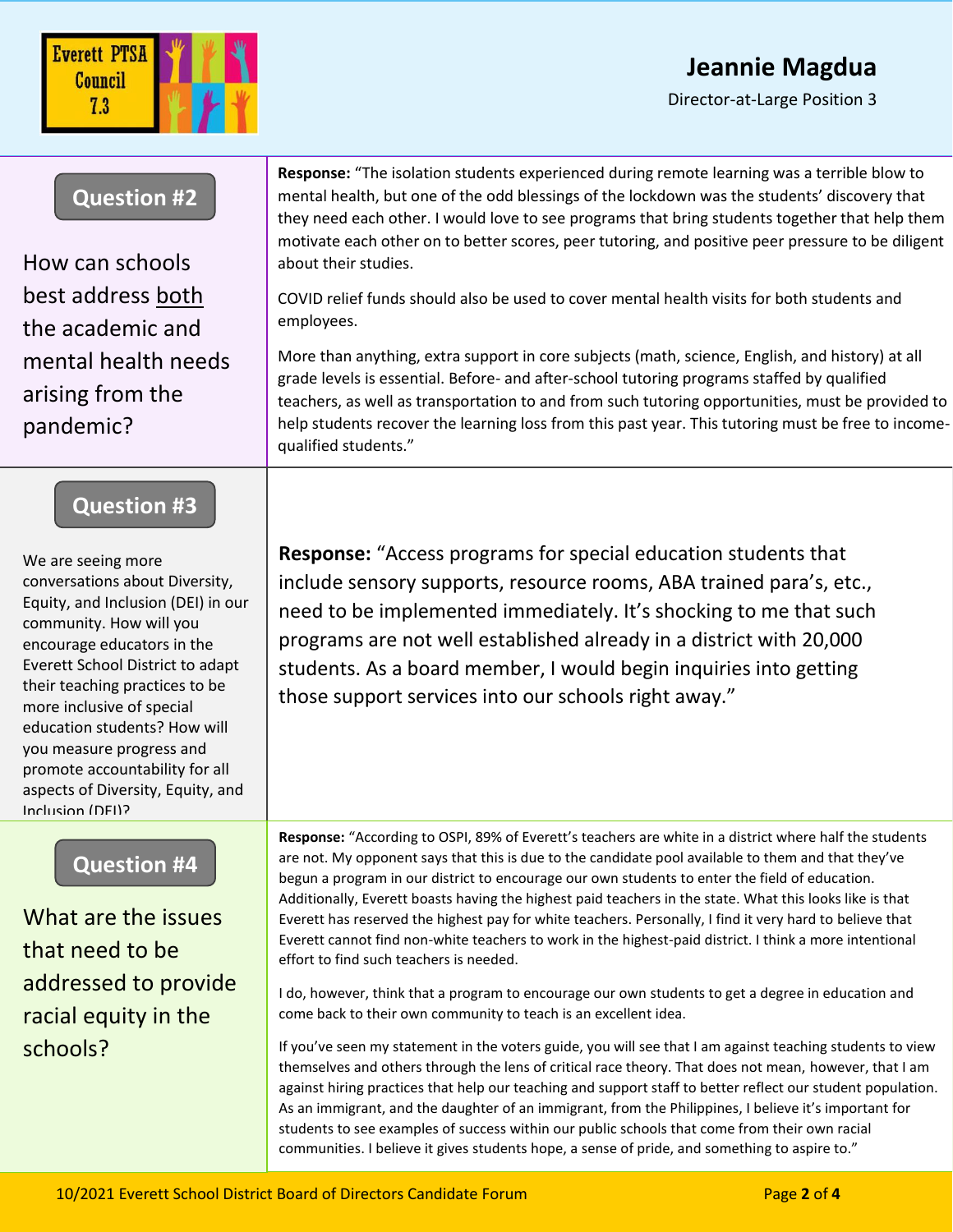# **Jeannie Magdua**

Director-at-Large Position 3



Everett PTSA Council  $7.3$ 

How would you convince voters of the need to pass bonds and levies for the district?

**Response:** "This is a loaded question that assumes I would vote to submit the bond/levy to the voters in the first place. In any case, it is inappropriate for me to "convince" voters to approve a bond or levy. That falls in the category of campaigning, which is an activity school districts -- and school directors, by extension -- are forbidden from engaging in. My role as a school board member is merely to decide whether to put a tax measure to voters and when to do it. Your confusion is understandable, however, since my opponent has been getting away with simultaneously being the Citizens Bond and Levy Committee Communications Chair as well as a sitting school director from the time she was first appointed. This is a flagrant violation and should not be tolerated.

That being said, there are serious issues regarding EPS's budget. Since the McCleary decision, which requires that the state funds schools and the districts not to depend on levies, the state has nearly doubled the amount of money provided to the districts, but the districts (including Everett) keep exceeding their budgets, leading to the need for more levies. The district's biggest expenditure, by more than 80%, is employee compensation. I know that teacher contracts are a sensitive subject and the fact that Everett has the highest paid teachers in the state is not a bad thing. Teachers should be paid well for their hard work. However, taxpayers pay the teachers' salaries and there should be a return on their investment. As stated in my answer to a previous question, more than 40% of our students do not meet the minimum standards in math and science and nearly 30% do not meet the minimum standards in English. While this is better than some of our neighboring districts, it is still a disservice to the students and families who depend on our public schools to help students prepare for college, trade school, or entrepreneurship once they receive their diploma. Additionally, in a year when many families lost their jobs or businesses, or families had to make financial sacrifices to care for their children who were suddenly not in on-campus classes, the Board's approval of the new teachers contract on a consent agenda (closed session) which gave teachers a salary increase (again, in a district with already the highest paid teachers in the state) is an insult and does not motivate the public to provide more funds through levies and bonds.

There are easy ways to trim the budget that will not sacrifice student programs. Here are a few suggestions:

- Even though his percentage of the total is small, the superintendent needs to accept responsibility for the problem. So, the superintendent's Total Salary should be reduced from \$304K to \$200K. That would still put him at a higher Total Salary than Governor Inslee.
- Beginning teachers, in their 0-5th year, should not have their Total Salaries reduced. Teachers with 6 years of experience or more should have their Total Salaries reduced to the 2018-2019 levels where the union contract gave teachers an 18% raise that could/should have been spread out over several years to match inflation.
- The need for four deputy/assistant superintendents is questionable. We could reduce that number to two and the Superintendent can choose which assistants to keep.
- The need to keep the teachers union president on the payroll at over \$100,000/year is also questionable as it seems his sole job is to get Everett School District residents to pay more money.
- We should also stop paying consultants at the rate of hundreds of dollars an hour whose task seems simply to validate what the Board wants to do instead of the Board coming up with less expensive alternatives themselves.
- Also, SCAP (SCHOOL Construction Assistance Program) funds are designated for school buildings/classrooms, but Everett used such funds for their administration building instead. As I mentioned in my interview with the Herald, the Board and administrators demonstrated this last year that they have the ability to work remotely. The administration building could be converted to an elementary, middle, or high school. The Board members and district office employees could work remotely. This would correct a wrong and provide much needed classroom space for students.
- Lastly, just putting a bond or levy out for voters to decide upon can cost the district upwards of \$100,000. The district needs to be much better stewards of the money that hard-working taxpayers have already provided before they spend taxpayer money to ask them to provide more taxpayer money."